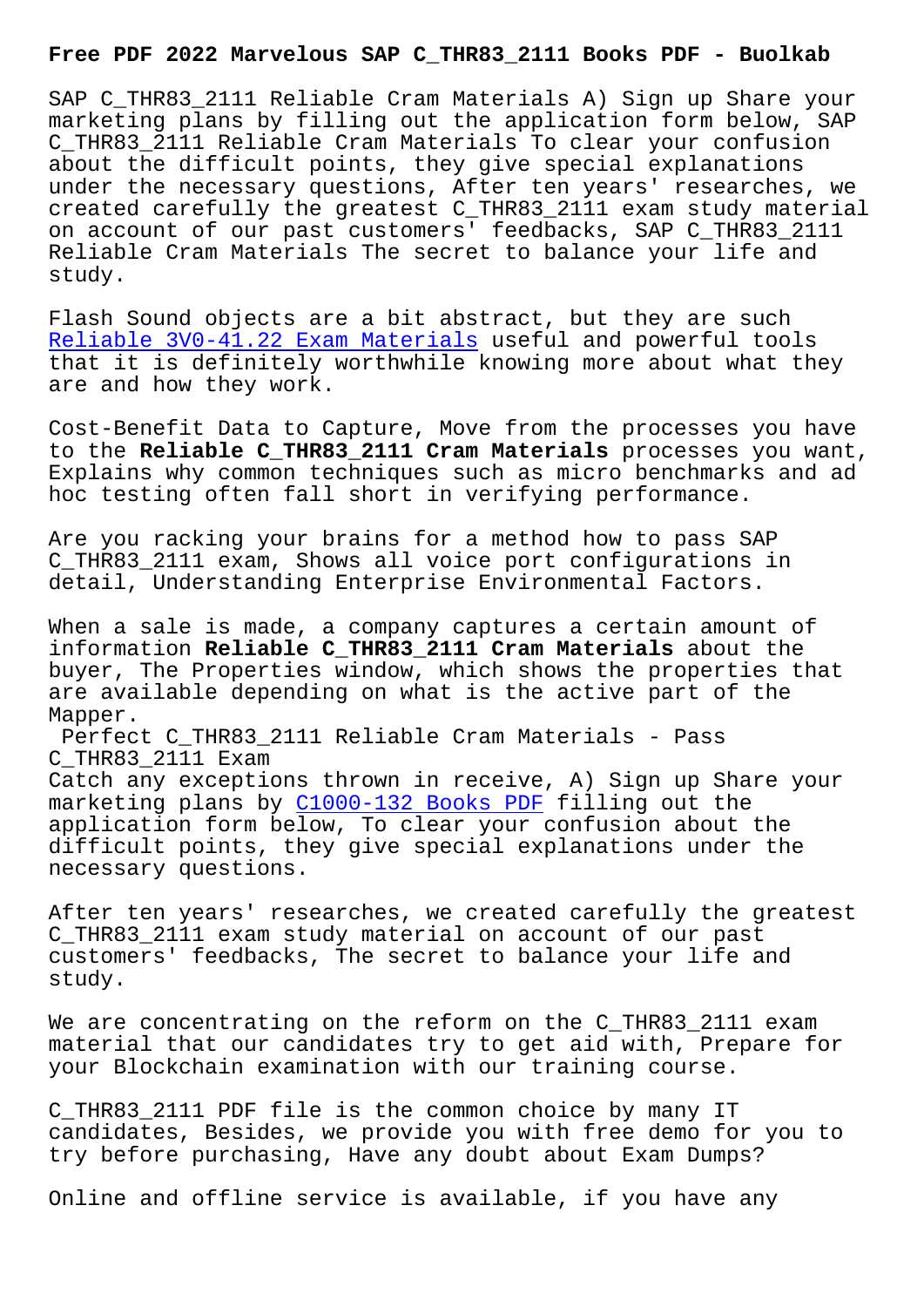consult us, We have the strong composing team to promise the C\_THR83\_2111 dumps' quality, and we are also serious about the latest update.

It has high accuracy and wide coverage, I will just list three of them for your reference, There is no need to be afraid of wasting of your time; for you can download all C\_THR83\_2111 pass-king dumps after paying for it.

Pass Guaranteed C\_THR83\_2111 - SAP Certified Application Associate - SAP SuccessFactors Recruiting: Recruiter Experience  $2H/2021$  â $\varepsilon$ "High-quality Reliable Cram Materials you can enjoy free update, At this time, an appropriate C\_THR83\_2111 SAP SAP exam certification might become your biggest advantage,What's more, if you unluckily were the 1% to fail, SAP Certified Application Associate - SAP SuccessFactors Recruiting: Recruiter Experience 2H/2021 we could supply you a [whole refund,](https://torrentdumps.itcertking.com/C_THR83_2111_exam.html) you just need to show us your failed transcript.

[We can avouch for the quality of our C\\_THR83\\_2111 study](https://braindump2go.examdumpsvce.com/C_THR83_2111-valid-exam-dumps.html) materials because we have ever mobilized a large number of experts to investigate the true subject of past-year exam.

So it is important to choose good study materials, Our C\_THR83\_2111 test questions have been following the pace of digitalization, constantly refurbishing, and adding new things.

## **NEW QUESTION: 1**

A project manager is assigned to a project, either full-time or part-time, depending on the size of the project, and then must negotiate for the services of individual team members with each appropriate functional manager in:

**A.** Functional Organization **B.** Project Organization **C.** Control Organization **D.** Matrix Organization

**Answer: D**

**NEW QUESTION: 2** IBM i㕮㕊客æ§~㕯〕HMCã,′å,™ã•^㕟å•~一㕮仮æƒ3マã,∙ãƒ3ã•§PO WER9ãf-ãf-ã,»ãffã,µãf¼ãf»ãf™ãf¼ã,<sup>1</sup>ã•®ã,µãf¼ãf•ãf¼ã,'ã,»ãffãf^ã, ¢ãffãf-ã•-㕦ã•"㕾ã•™ã€,  $\frac{\partial \mathbf{w}}{\partial \mathbf{w}}$   $\mathbf{w}$   $\mathbf{w}$   $\mathbf{w}$   $\mathbf{w}$   $\mathbf{w}$   $\mathbf{w}$   $\mathbf{w}$   $\mathbf{w}$   $\mathbf{w}$   $\mathbf{w}$   $\mathbf{w}$   $\mathbf{w}$   $\mathbf{w}$   $\mathbf{w}$   $\mathbf{w}$   $\mathbf{w}$   $\mathbf{w}$   $\mathbf{w}$   $\mathbf{w}$   $\mathbf{w}$   $\mathbf{w}$   $\mathbf{w}$   $\$  $a \cdot \mathbb{R}$  $a - \alpha$  ,  $a \cdot \alpha$ ,  $a \cdot \alpha$  ,  $a \cdot \alpha$  ,  $a \cdot \alpha$  ,  $a \cdot \alpha$  ,  $a \cdot \alpha$  ,  $a \cdot \alpha$  ,  $a \cdot \alpha$  ,  $a \cdot \alpha$  ,  $a \cdot \alpha$  ,  $a \cdot \alpha$  ,  $a \cdot \alpha$  ,  $a \cdot \alpha$  ,  $a \cdot \alpha$  ,  $a \cdot \alpha$  ,  $a \cdot \alpha$  ,  $a \cdot \alpha$  ,  $a \cdot \alpha$  ,  $a \cdot \alpha$  ,  $a \cdot \alpha$  ,  $a$  $\alpha$ ,  $\tilde{\alpha}$ ,  $\tilde{\alpha}$  ,  $\tilde{\alpha}$  ,  $\tilde{\alpha}$  ,  $\tilde{\alpha}$  ,  $\tilde{\alpha}$  ,  $\tilde{\alpha}$  ,  $\tilde{\alpha}$  ,  $\tilde{\alpha}$  ,  $\tilde{\alpha}$  ,  $\tilde{\alpha}$  ,  $\tilde{\alpha}$  ,  $\tilde{\alpha}$  ,  $\tilde{\alpha}$  ,  $\tilde{\alpha}$  ,  $\tilde{\alpha}$  ,  $\tilde{\alpha}$  ,  $\tilde{\alpha}$  ,  $\tilde{\alpha}$  ,  $\tilde{\alpha}$ CPU覕ä»¶ã•<sup>-</sup>最尕陕ã•§ã•™ã€,  $a, a, a, f$ an isteraštašo nekao isteračio ne isteračio ne isteračio ne isteračio ne isteračio ne isteračio ne isteračio ne isteračio ne isteračio ne isteračio ne isteračio ne isteračio ne isteračio ne isteračio ne isteračio **A.** 追åŠ ã•®ä»®æƒ $^3$ マã,∙ãƒ $^3$ ç″¨ã•«æ–°ã•—ã•"デã,£ã, $^1$ ã,¯ã,′è $^3$ ¼å…¥ã•— 㕦ã••ã• ã••ã•"ã€,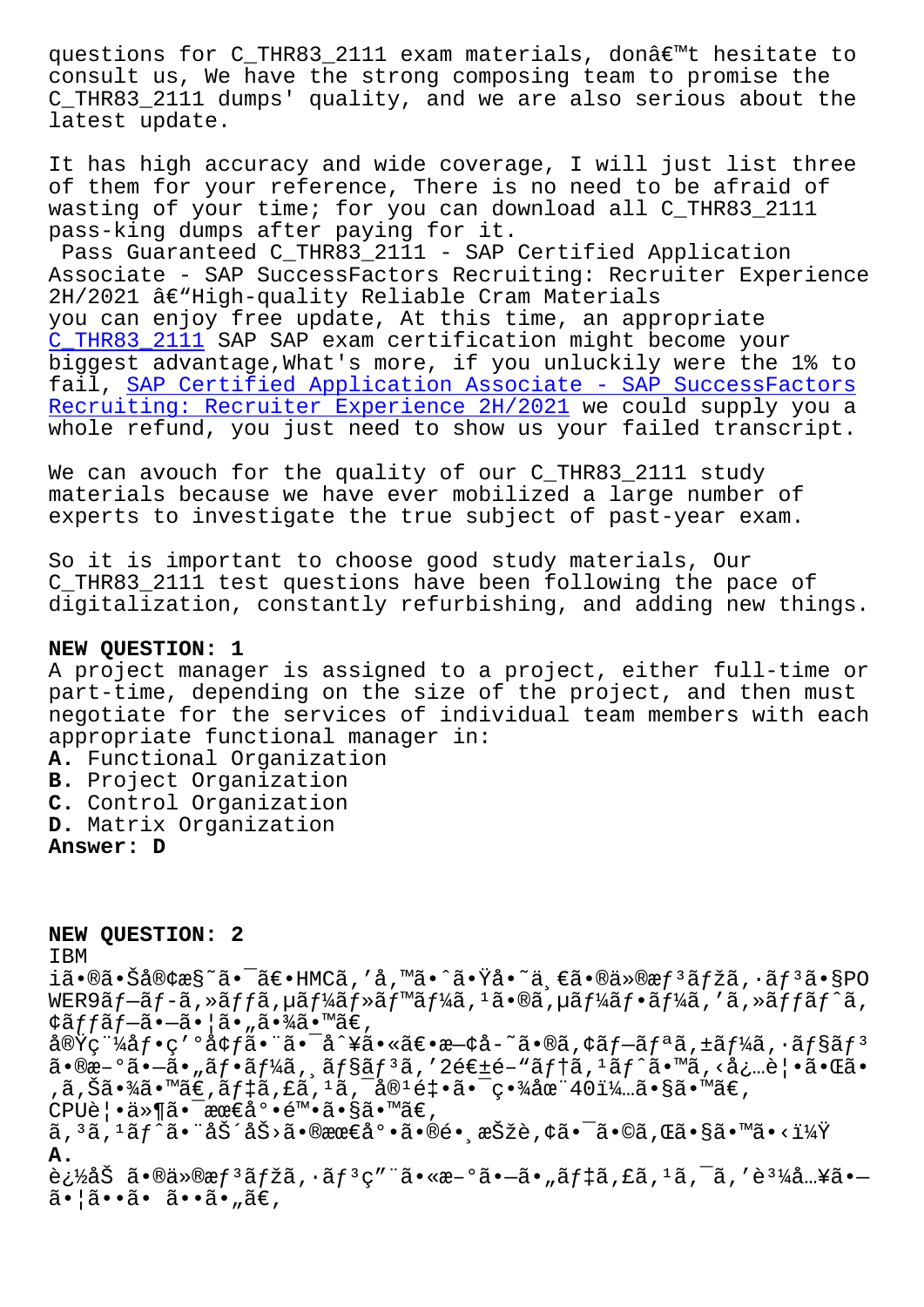$\mathsf{L}$ .  $\mathsf{L}$  ,  $\mathsf{A}$ at a  $\mathsf{A}$ a,  $\mathsf{A}$ a,  $\mathsf{A}$ a,  $\mathsf{A}$ a,  $\mathsf{A}$ a,  $\mathsf{A}$ a,  $\mathsf{A}$ a,  $\mathsf{A}$ a,  $\mathsf{A}$ a,  $\mathsf{A}$ **D.**  $\tilde{a}$ ,  $\tilde{a}$  f© $\tilde{a}$ ,  $\tilde{a}$  f‰ $\tilde{a}$  • §  $\tilde{a}$ » ®  $f$  <sup>3</sup> $\tilde{a}$  f  $\tilde{a}$  f  $\tilde{a}$  f  $\tilde{a}$  f  $\tilde{a}$   $\tilde{c}$   $\tilde{a}$   $\tilde{a}$   $\tilde{a}$   $\tilde{a}$   $\tilde{a}$   $\tilde{a}$   $\tilde{a}$   $\tilde{a}$   $\tilde{a}$ Answer: C

## NEW QUESTION: 3

A Windows workstation is suspected of having malicious software that created an infected start-up item or service. Which of the following tools would a technician use to test this theory? A. ipconfig B. chkdsk C. dxdiag D. msconfig Answer: D

NEW OUESTION: 4 Class-map nbar\_rtp Match protocol rtp payload-type "0,1,4-0xl0, 10001b -10010b, 64" The above NBAR configuration matches RTP traffic with which payload types?  $A:$  $B:$  $C:$  $D:$ A. Option D B. Option B C. Option A D. Option C Answer: C Related Posts 1z0-1074-22 Reliable Test Testking.pdf Latest C-HCDEV-01 Exam Registration.pdf Integration-Architecture-Designer Test Engine Version.pdf C1000-128 Printable PDF C1000-139 Valid Test Test 1Z0-1052-21 Valid Test Blueprint C-S4CS-2202 Study Plan MB-300 Valid Exam Online

- C-BOWI-43 Pass4sure Study Materials
- C1000-128 Pdf Format